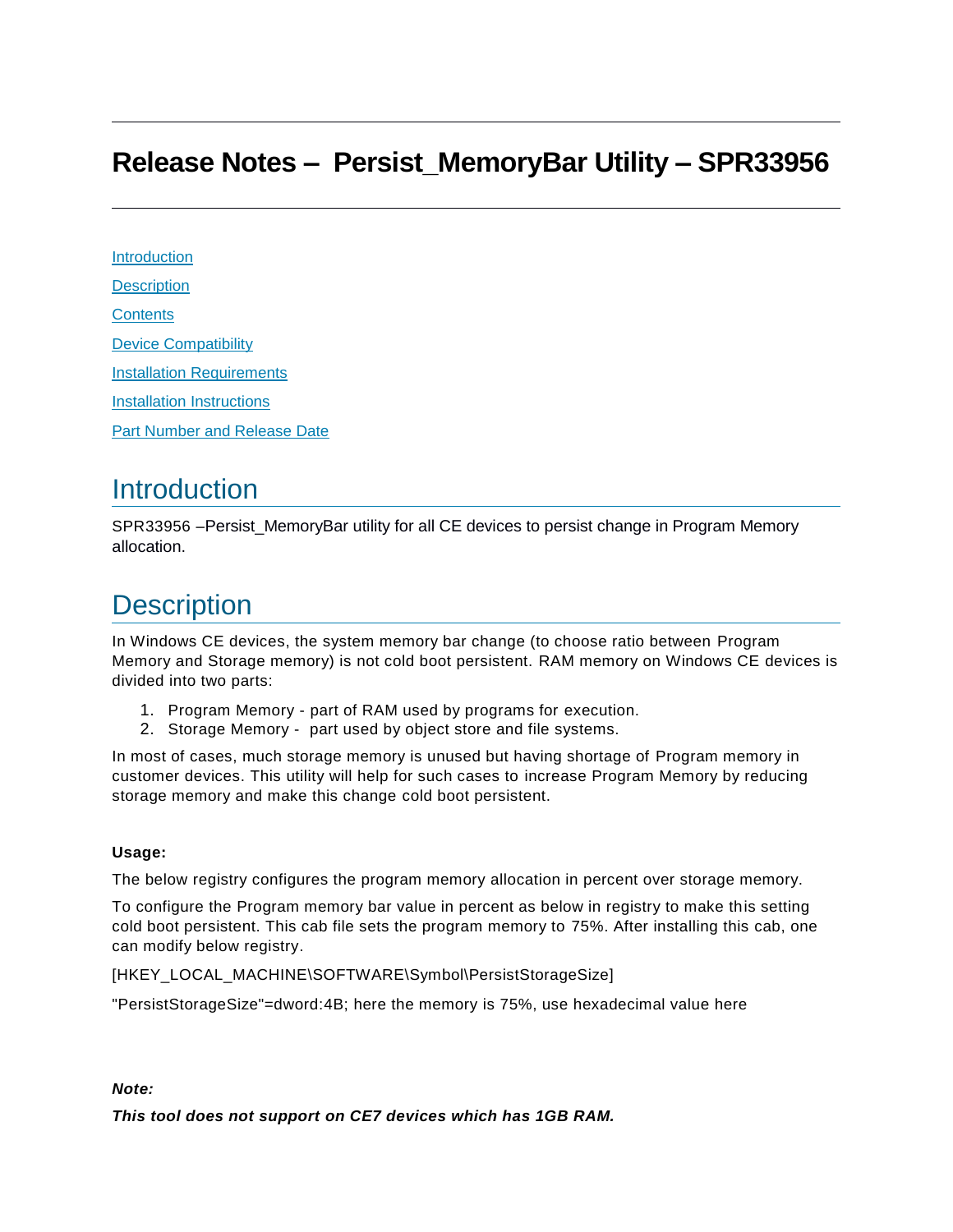## <span id="page-1-0"></span>**Contents**

SPR33956 Persist MemoryBar v1.1 WB.cab (cab file with auto Warm boot)

SPR33956\_Persist\_MemoryBar\_v1.1\_NB.cab (cab file without auto Warm boot)

# <span id="page-1-1"></span>Device Compatibility

This software release has been approved for use with the following Zebra device.

| <b>Device</b>                                             | <b>Operating System</b> |
|-----------------------------------------------------------|-------------------------|
| MC17, MC3000, MC9090,<br>MC3000, MC500, VC5090,<br>WT4090 | CE 5.0                  |
| MC2100, MC3100, MC9190,<br><b>SB1, VH10</b>               | CE6.0                   |
| MC18, MC32, MC9200,<br>VC70N0, WT41N0                     | $CE$ 7.0                |

### <span id="page-1-2"></span>Installation Requirements

This SW is intended for Windows CE5, CE6 & CE7 devices.

### <span id="page-1-3"></span>Installation Instructions

#### **For Normal installation of the PATCH:**

- **Windows Mobile Device Center (For Windows Desktops) Installation Instructions:**
	- 1. Copy "SPR33956\_Persist\_MemoryBar\_v1.1\_WB.cab" file to the Application folder on the device.
	- 2. Deploy the solution by tapping on the "SPR33956\_Persist\_MemoryBar\_v1.1\_WB.cab " file.
	- 3. After successful deployment of the "SPR33956\_Persist\_MemoryBar\_v1.1\_WB.cab " file, device will do an automatic warm boot.
- **SD Cards / Micro SD cards Installation Instructions:**
	- 1. Copy "SPR33956\_Persist\_MemoryBar\_v1.1\_WB.cab " file to the SD card.
	- 2. Deploy the solution by tapping on the "SPR33956\_Persist\_MemoryBar\_v1.1\_WB.cab".
	- 3. After successful deployment of the "SPR33956\_Persist\_MemoryBar\_v1.1\_WB.cab" file, device will do an automatic warm boot.